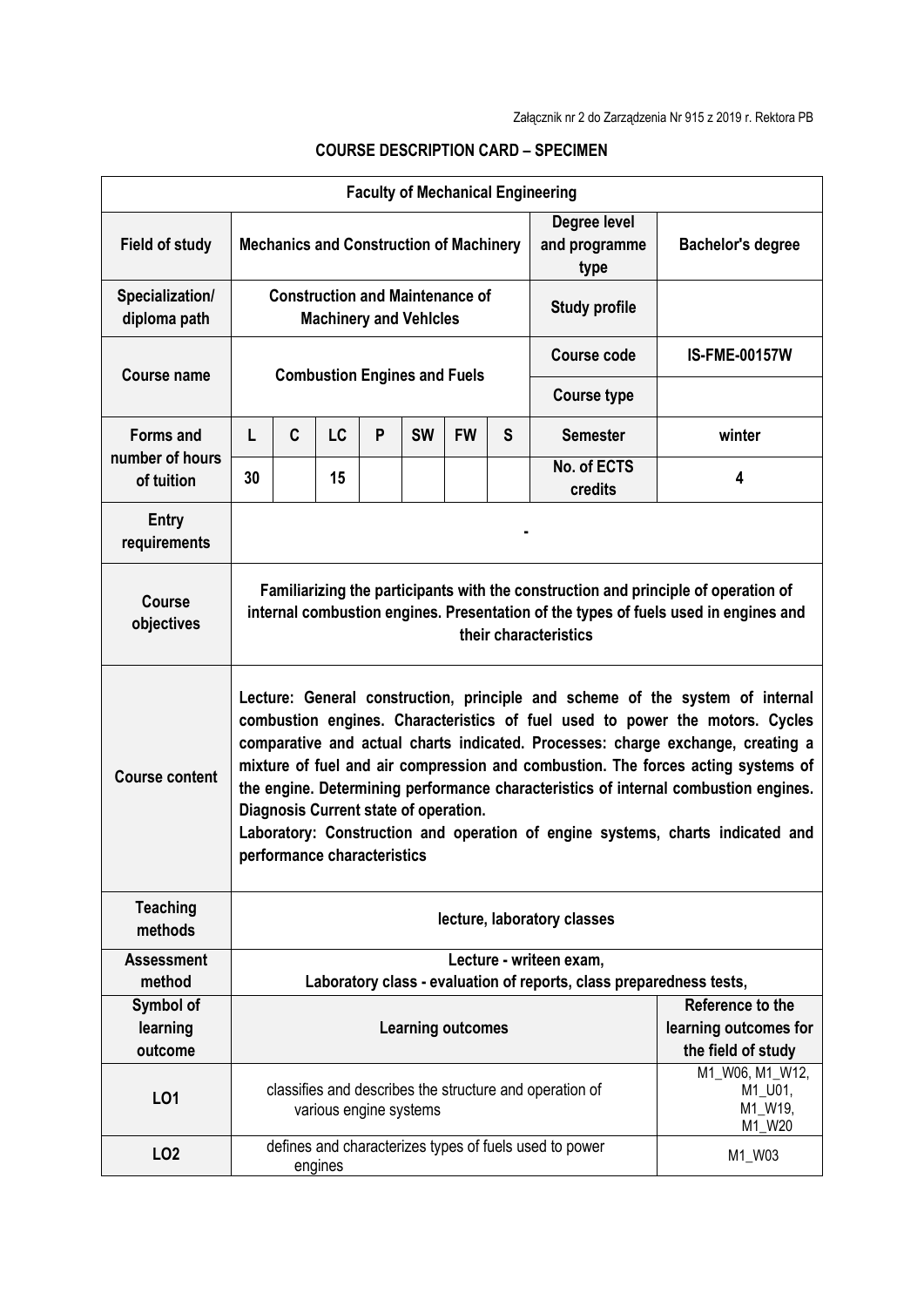| LO <sub>3</sub>                                                                                                                                                                                                                                                                                                       | identifies able to analyze methods of determining the<br>characteristics of the engines          | M1_W15, M1_U11,<br>M1_U12                                  |                                  |  |  |  |  |  |  |
|-----------------------------------------------------------------------------------------------------------------------------------------------------------------------------------------------------------------------------------------------------------------------------------------------------------------------|--------------------------------------------------------------------------------------------------|------------------------------------------------------------|----------------------------------|--|--|--|--|--|--|
| <b>LO4</b>                                                                                                                                                                                                                                                                                                            | assesses the current operation of the engine using different<br>methods                          | M1_W19, M1_W20,<br>M1_W21                                  |                                  |  |  |  |  |  |  |
| LO <sub>5</sub>                                                                                                                                                                                                                                                                                                       | applies safety rules                                                                             | M1 W22, M1 U23                                             |                                  |  |  |  |  |  |  |
| LO <sub>6</sub>                                                                                                                                                                                                                                                                                                       | can operate in one a team, successfully developed the                                            |                                                            | M1_U02, M1_K03                   |  |  |  |  |  |  |
|                                                                                                                                                                                                                                                                                                                       | measurement results                                                                              |                                                            |                                  |  |  |  |  |  |  |
| Symbol of<br>learning<br>outcome                                                                                                                                                                                                                                                                                      | Methods of assessing the learning outcomes                                                       | Type of tuition during<br>which the outcome is<br>assessed |                                  |  |  |  |  |  |  |
| L01                                                                                                                                                                                                                                                                                                                   | exam, pass the theoretical part of the exercise laboratory report<br>laboratory exercises        |                                                            | L, LC                            |  |  |  |  |  |  |
| LO <sub>2</sub>                                                                                                                                                                                                                                                                                                       | exam                                                                                             | L                                                          |                                  |  |  |  |  |  |  |
| LO <sub>3</sub>                                                                                                                                                                                                                                                                                                       | exam, pass the theoretical part of the exercise laboratory report<br>laboratory exercises        | L, LC                                                      |                                  |  |  |  |  |  |  |
| <b>LO4</b>                                                                                                                                                                                                                                                                                                            | exam, pass the theoretical part of the exercise laboratory report<br>laboratory exercises        | L, LC                                                      |                                  |  |  |  |  |  |  |
| LO <sub>5</sub>                                                                                                                                                                                                                                                                                                       | report on the exercise, observation of the work in the classroom<br>laboratory                   | LC                                                         |                                  |  |  |  |  |  |  |
| LO <sub>6</sub>                                                                                                                                                                                                                                                                                                       | discussion on the report of the exercise, observation of the work in<br>the classroom laboratory | LC                                                         |                                  |  |  |  |  |  |  |
|                                                                                                                                                                                                                                                                                                                       | Student workload (in hours)                                                                      | No. of hours                                               |                                  |  |  |  |  |  |  |
| <b>Calculation</b>                                                                                                                                                                                                                                                                                                    | lecture attendance                                                                               |                                                            | $15\times 2h = 30$               |  |  |  |  |  |  |
|                                                                                                                                                                                                                                                                                                                       | participation in classes, laboratory classes, etc.                                               | $15 \times 1h = 15$<br>15                                  |                                  |  |  |  |  |  |  |
|                                                                                                                                                                                                                                                                                                                       | preparation for laboratory classes<br>preparation for the exam and the presence on it            | 28h+2h=30                                                  |                                  |  |  |  |  |  |  |
|                                                                                                                                                                                                                                                                                                                       | preparing to pass laboratory classes (including the drafting of the<br>report)                   | 25                                                         |                                  |  |  |  |  |  |  |
|                                                                                                                                                                                                                                                                                                                       | in student-teacher sessions<br>participation<br>related<br>the<br>to<br>lecture/laboratory       | 5                                                          |                                  |  |  |  |  |  |  |
|                                                                                                                                                                                                                                                                                                                       | <b>TOTAL:</b>                                                                                    | 120                                                        |                                  |  |  |  |  |  |  |
|                                                                                                                                                                                                                                                                                                                       | <b>Quantitative indicators</b>                                                                   | <b>HOURS</b>                                               | No. of<br><b>ECTS</b><br>credits |  |  |  |  |  |  |
| Student workload – activities that require direct teacher participation                                                                                                                                                                                                                                               | 50                                                                                               | $\mathbf{2}$                                               |                                  |  |  |  |  |  |  |
|                                                                                                                                                                                                                                                                                                                       | 60                                                                                               | $\overline{2}$                                             |                                  |  |  |  |  |  |  |
| 1. Hoon K. Advances in Internal Combustion Engines and Fuel Technologies, InTech,<br>CC BY, 2013.<br>2. Gupta H.N. Fundamentals Of Internal Combustion Engines, Phi Learning Pvt. Ltd.,<br><b>Basic references</b><br>2012.<br>3. Heywood J. Internal Combustion Engine Fundamentals, McGraw-Hill Education.<br>1988. |                                                                                                  |                                                            |                                  |  |  |  |  |  |  |
| <b>Supplementary</b>                                                                                                                                                                                                                                                                                                  | 1. Luft S., Podstawy budowy silników, WKiŁ, Warszawa, 2006.                                      |                                                            |                                  |  |  |  |  |  |  |
| references                                                                                                                                                                                                                                                                                                            | 2. Kneba Z., Makowski S., Zasilanie i sterowanie silników, WKiŁ, Warszawa, 2004.                 |                                                            |                                  |  |  |  |  |  |  |
| Organisational<br>unit conducting<br>the course                                                                                                                                                                                                                                                                       | Date of issuing the<br>Katedra Budowy i Eksploatacji Maszyn<br>programme                         |                                                            |                                  |  |  |  |  |  |  |
| Author of the<br>programme                                                                                                                                                                                                                                                                                            | Andrzej Borawski, PhD                                                                            | 17.03.2021                                                 |                                  |  |  |  |  |  |  |